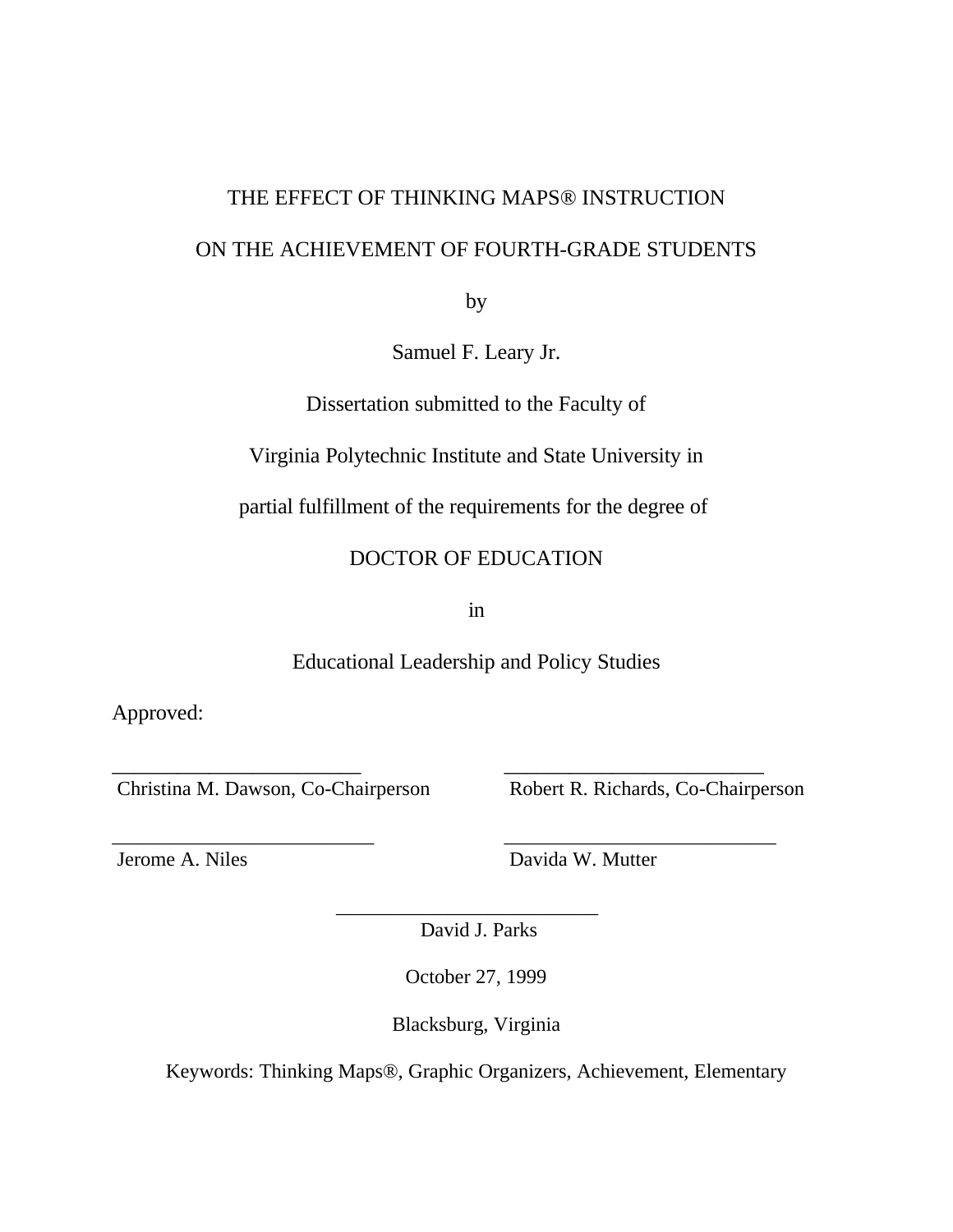## THE EFFECTS OF THINKING MAPS® INSTRUCTION ON THE ACHIEVEMENT OF FOURTH-GRADE STUDENTS

Samuel F. Leary Jr.

#### ABSTRACT

This quasi-experimental study investigated the effects of the Thinking Maps® program, a series of graphic organizers, on the achievement of fourth-grade students as measured by a standardized test. The researcher used a nonequivalent pretest-post test control group design to compare student achievement between fourth-grade students in two elementary schools within a school division. A total of 78 students participated in the study; 41 in two classes in the treatment group and 37 in the two classes in the control group. The treatment group received instruction in the Thinking Maps® program for seven months.

The instrument used to measure the dependent variables (reading, mathematics, and language) was the Stanford Achievement Test (Ninth Edition). Three four-way ANOVAs, with treatment and control, race, gender, and previous achievement level as independent variables were used to compare the students' scaled scores on the post test. Interviews were conducted with the four teachers to collect data on the treatment and control conditions.

The statistical analyses performed on the post test-scaled scores of the fourth-grade students in the study indicated that there was no significant difference between the treatment and control on any of the variables included in this study. While the quantitative analyses could not validate the owner's of Thinking Maps® program claims of improving student achievement as measured by standardized tests, the researcher provides some insight into teachers' and students' reactions to using these graphic organizers as tools for improving classroom instruction.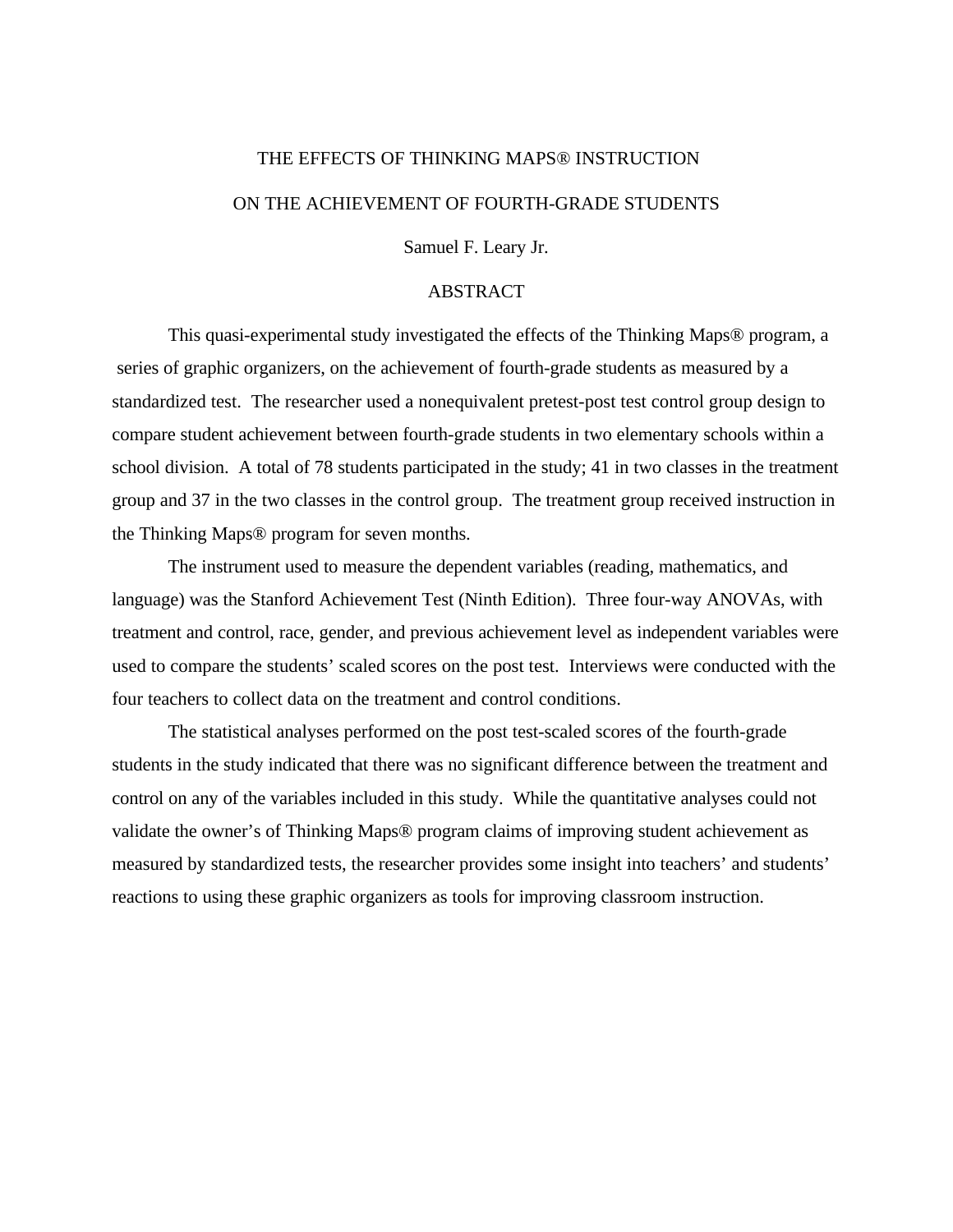#### Dedication

This study is dedicated to two special people in my life, my wife and my mother. They taught me the meaning of trust, acceptance, and patience. For their unselfish gifts of love, I am truly grateful.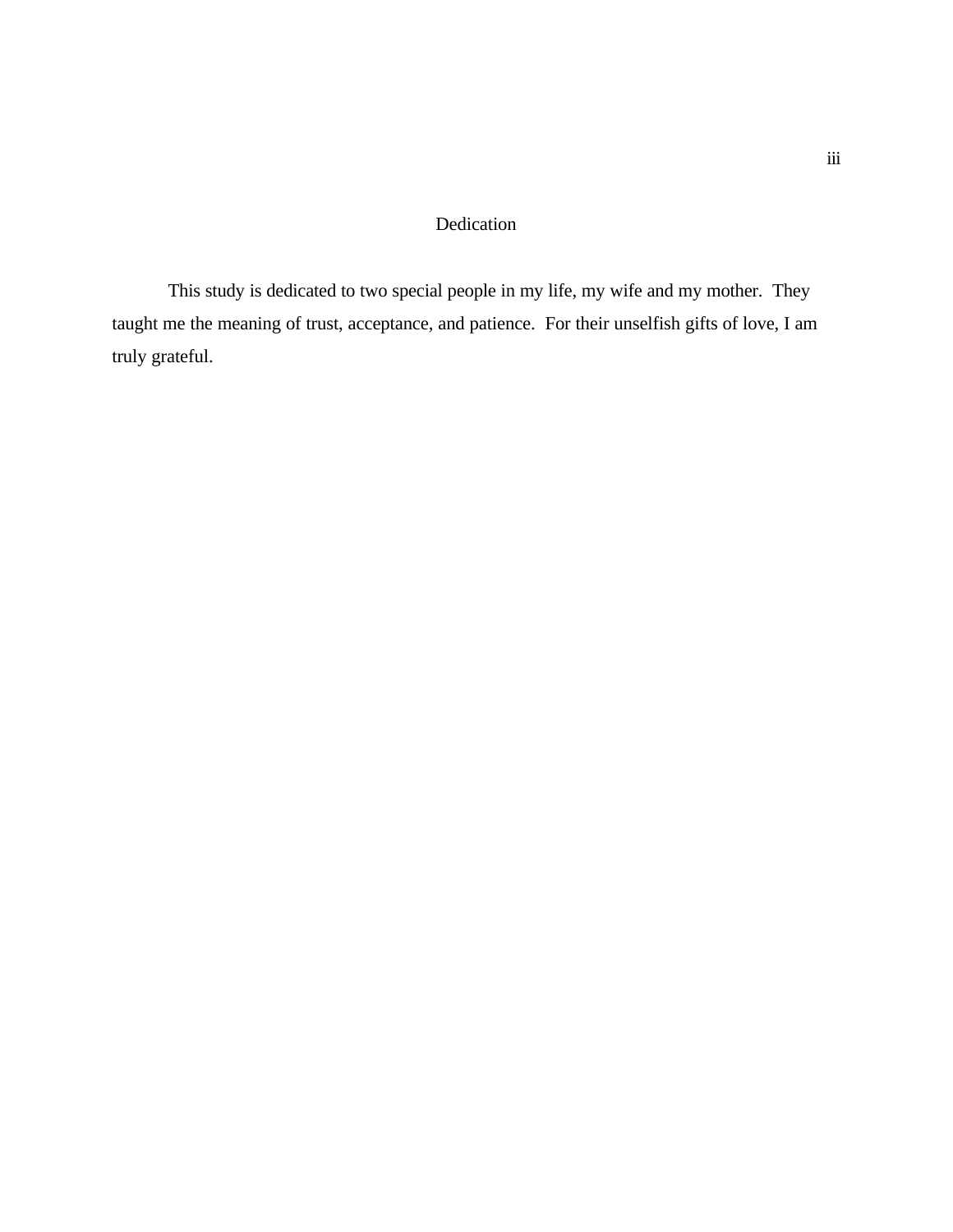#### Acknowledgments

The researcher owes a debt of gratitude to a number of people who contributed to the completion of this study. Foremost among those who assisted the author in remaining on task is my wife, Colleen. Her understanding attitude toward the nature of the process and constant encouragement was instrumental in my ability to keep on track. She never complained about the time I spent on the study nor discouraged me in any way. Without her assistance I could not have persevered. This is another reason I love her so deeply.

My study group, formed in the last two years of the quest, was central to my success in completing this degree. Ella, Pat, LyVonnia, and especially Bob were there whenever I needed help in any way. We shared moments of pain and joy and I count them as true friends. Always remember the thrill of taming the "river".

At first a pleasant voice on the telephone, then a smiling face when we arrived on campus, Paulette Gardner provided that needed assurance that things were going to be alright. If she was involved, you could believe that they would be. She made our transition to campus a pleasure.

All of the professors I encountered at Virginia Tech seemed to want to help us to achieve our goals. They made you feel important in class, remembered your name out of class, and took the time to inquire how all was going. That caring attitude contributed to my desire to work harder to become a part of their circle. I am glad that I did.

I would be remiss if I did not acknowledge the contribution of Sherwin Suddeth of Innovative Sciences, Inc. When I contacted him about conducting the study on Thinking Maps ®, he graciously gave his approval and permission to use the copyrighted materials in the study. I appreciate his willingness to work with me in examining these graphic organizers in more detail.

Finally, I cannot say enough about five people who were there from start to finish, Dr. Niles, Dr. Mutter, Dr. Richards, Dr. Dawson, and Dr. Parks. Dr. Niles and Dr. Mutter allowed me to inconvenience them by agreeing to serve on my committee. Both of them provided

iv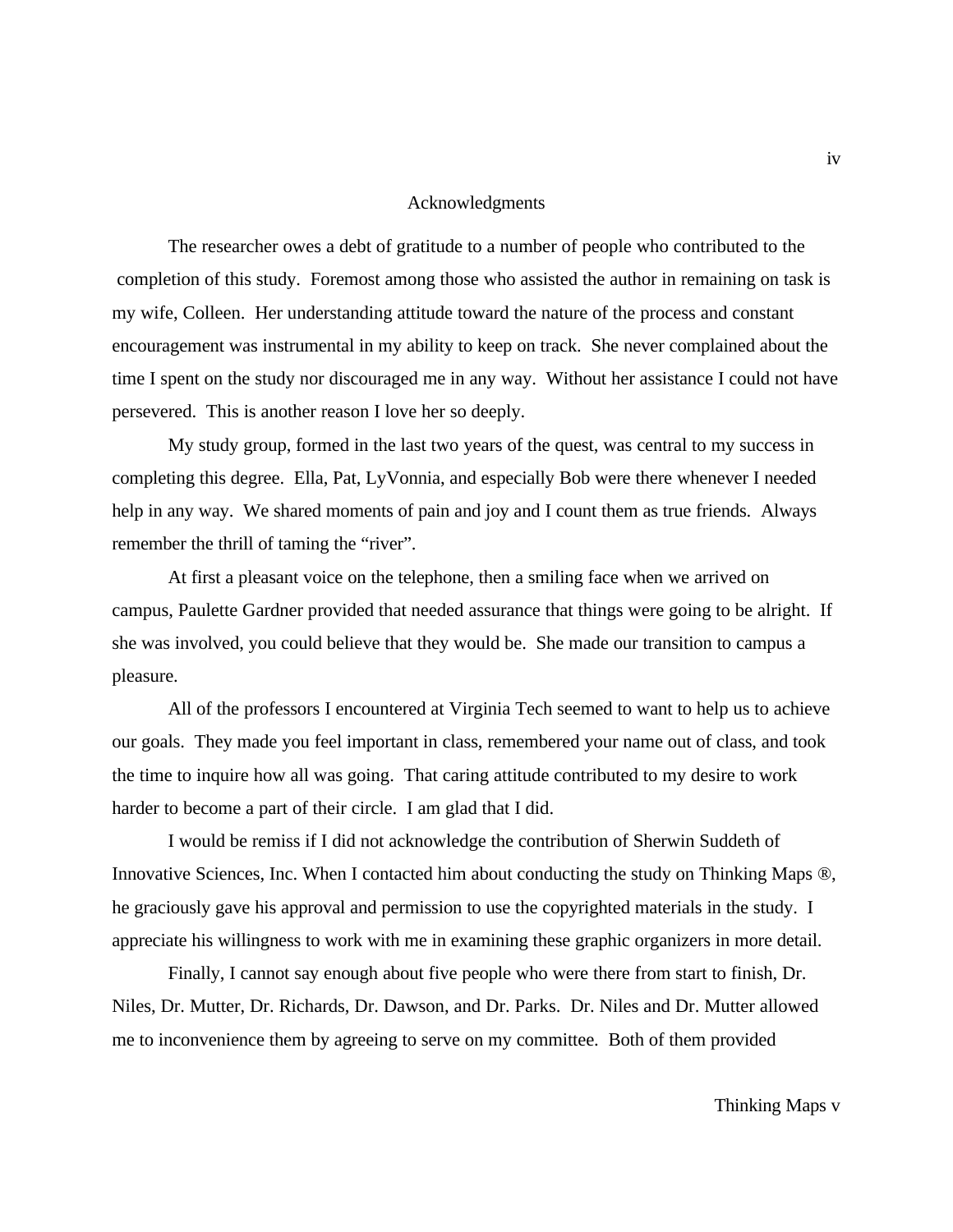direction and encouragement throughout the process. Dr. Mutter's edits and advice were invaluable in helping to shape the final document.

Dr. Richards will always be in my mind a mentor. He encouraged me to pursue a brainbased learning topic from the beginning and remained in contact with me regarding brain-learning issues continuously. For his guiding influence I am forever grateful.

Dr. Dawson said yes when I asked her to co-chair with Dr. Richards. I chose her because she has a sense of who she is that is very refreshing. Her warm and unassuming style invited me to feel that I could work with her from the first time we spoke. I have enjoyed our association during the dissertation phase and truly appreciate how hard she worked to make sure I was making progress. Dr. Dawson's positive attitude was always refreshing to hear as we discussed problems on the telephone. Without her believing in me, I could not have made it.

Dr. Park's contribution to the completion of my dissertation is immeasurable while he is a stern taskmaster, he is capable of inspiring an immense amount of respect for the expertise he has in the field of education. Meeting with him on an individual basis provided me the opportunity to learn from someone whose wisdom and knowledge seems limitless. I trusted his advice impeccably and listened carefully to his recommendations. By implementing his suggestions, crafting the dissertation as he instructed, and following his guidelines, I found that what had seemed an insurmountable task became an exercise in allowing the master to show me the way. To Dr. David Parks, I owe a debt of gratitude that I will never be able to repay.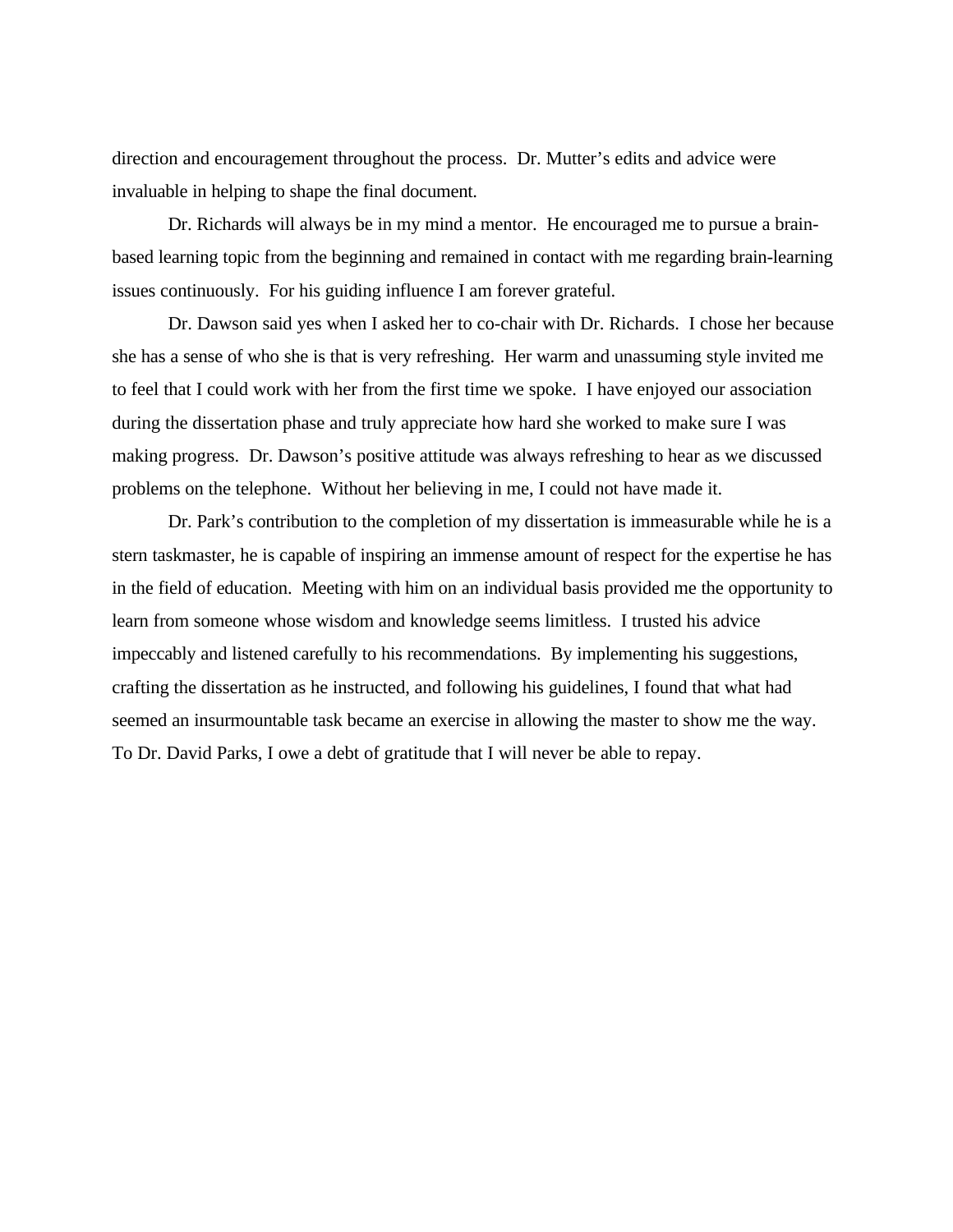## Thinking Maps vi

#### TABLE OF CONTENTS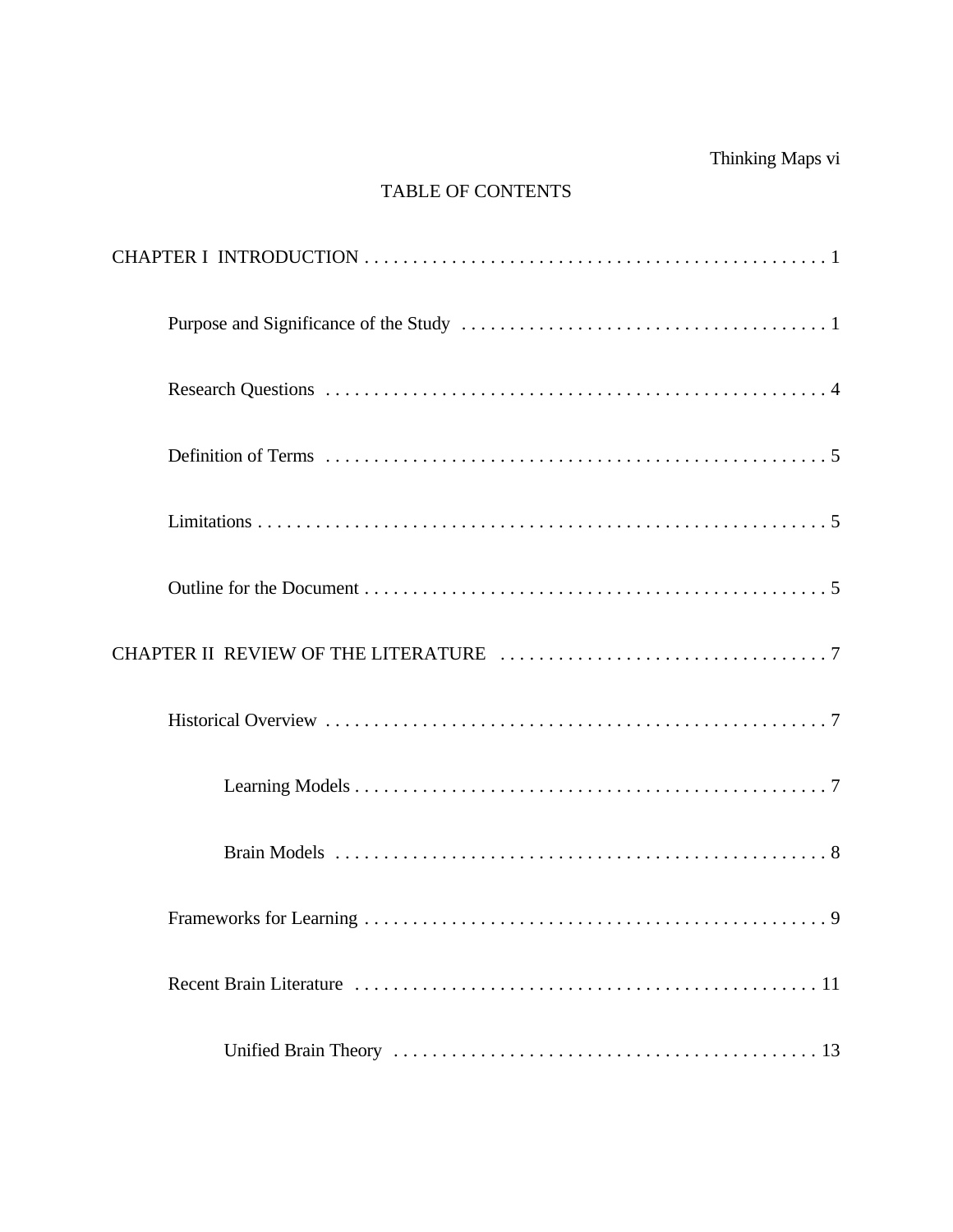## Thinking Maps vii

| How Graphic Organizers Affect Race, |
|-------------------------------------|
|                                     |
|                                     |
|                                     |
|                                     |
|                                     |
|                                     |
|                                     |
|                                     |
|                                     |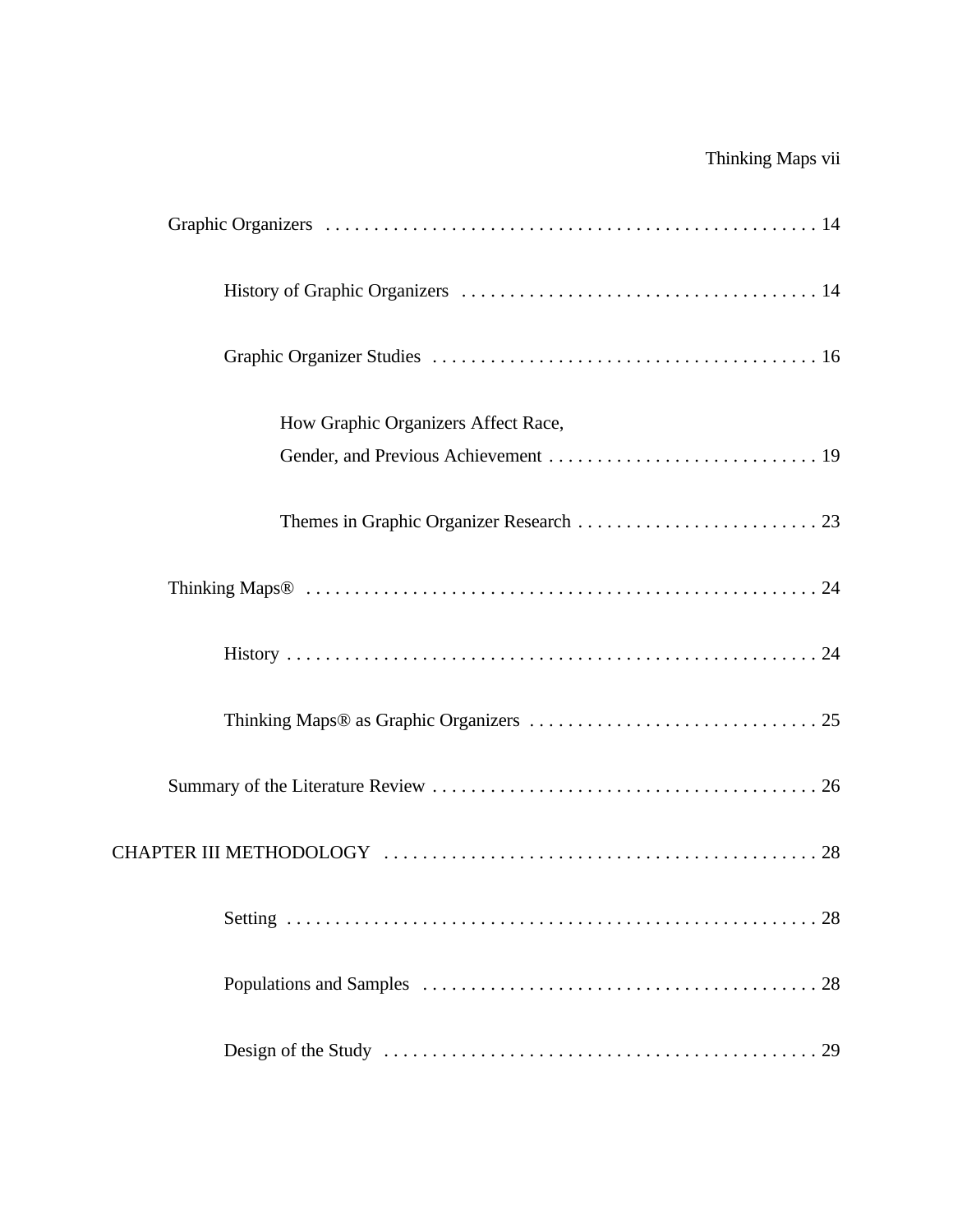## Thinking Maps viii

| Treatment, Gender, Race, and Previous Achievement Effects on Reading, |
|-----------------------------------------------------------------------|
|                                                                       |
| Results of the Analysis of Variance in Mathematics  48                |
|                                                                       |
| CHAPTER V CONCLUSIONS, DISCUSSION, AND RECOMMENDATIONS                |
|                                                                       |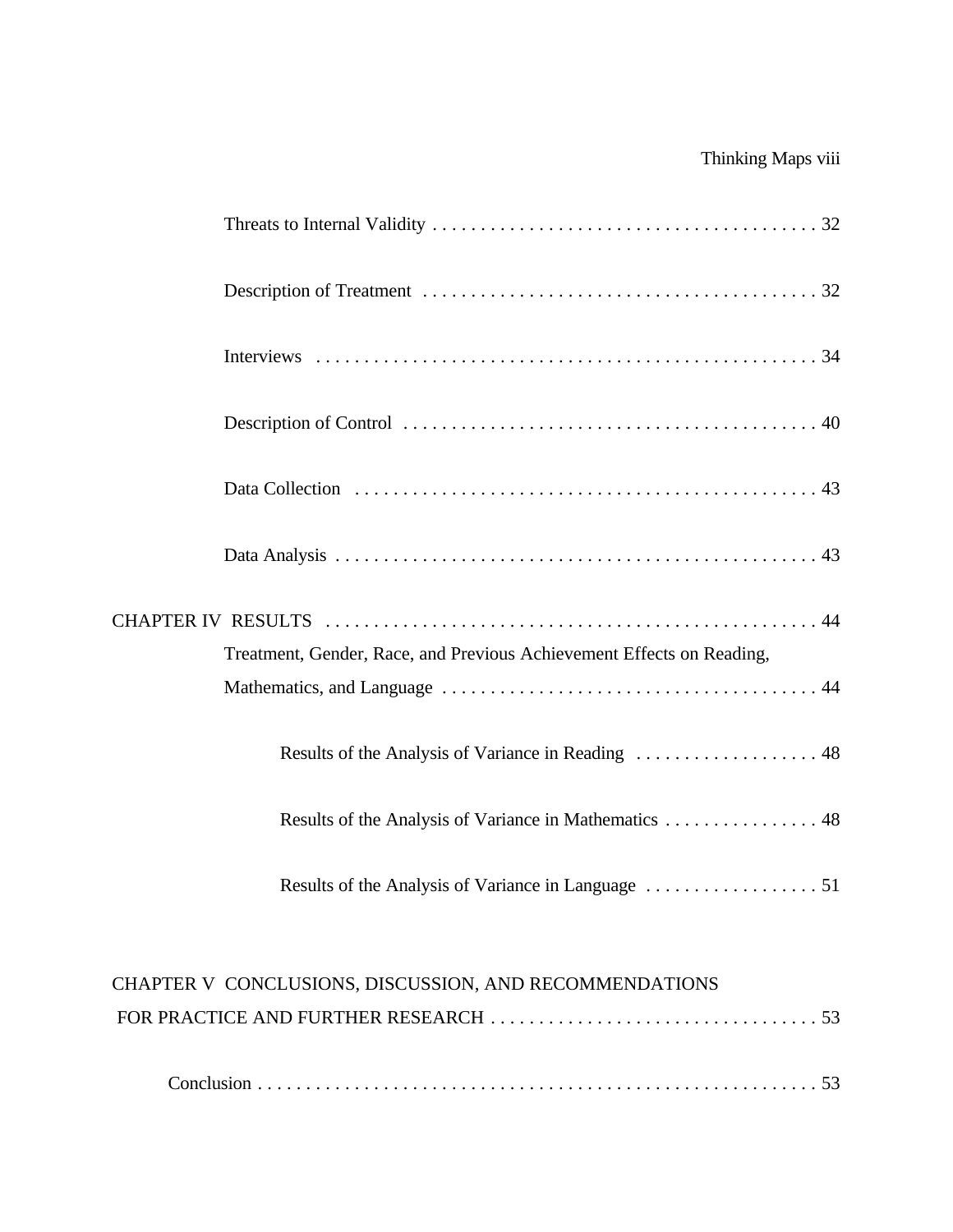## Thinking Maps ix

#### LIST OF TABLES

| Table 1. Means and Standard Deviations for Percentage Correct on Tests as a Function of Map |
|---------------------------------------------------------------------------------------------|
|                                                                                             |
|                                                                                             |
|                                                                                             |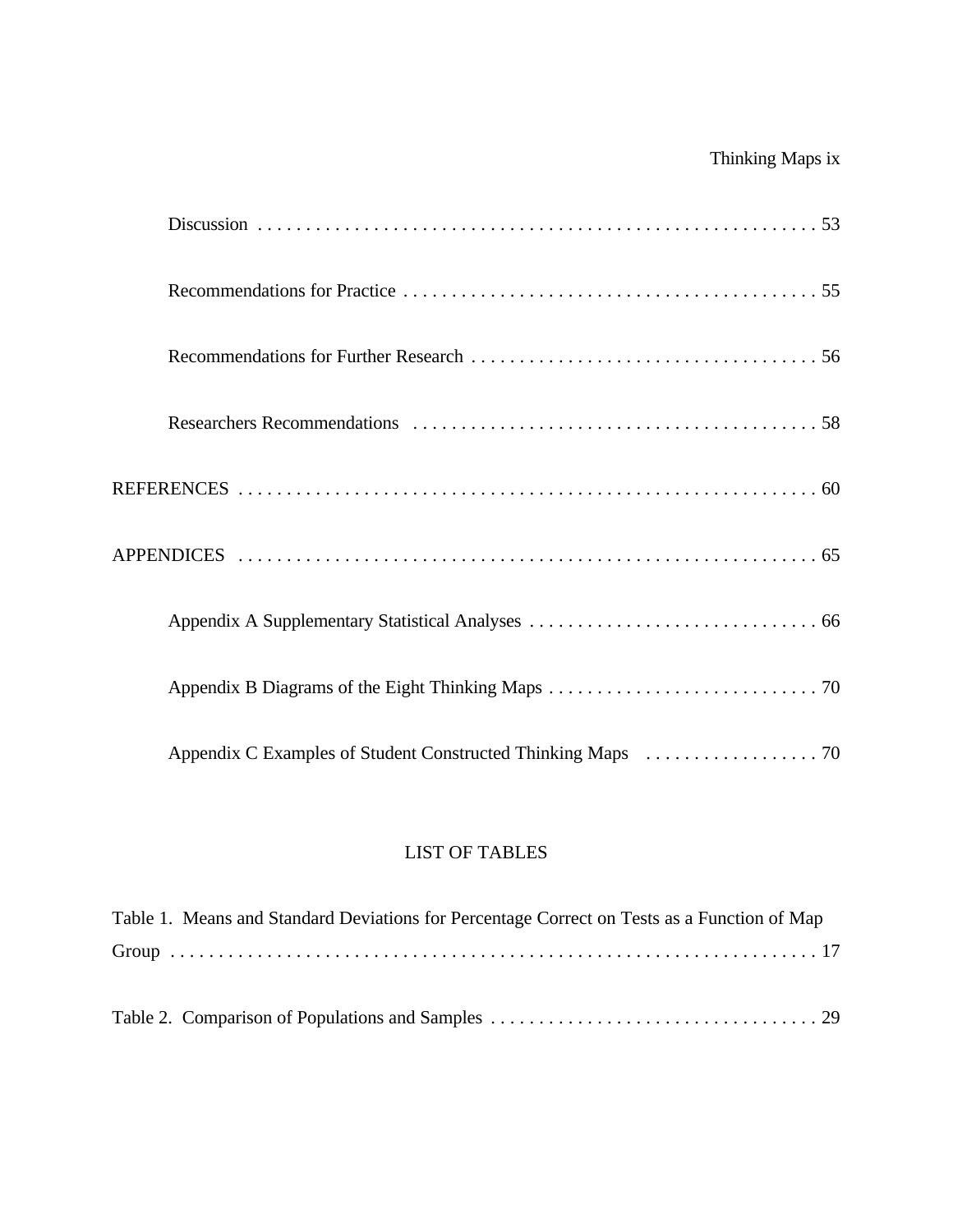| Table 5. Interview Protocol to Collect Data from Treatment and Control Teachers 35           |
|----------------------------------------------------------------------------------------------|
| Table 6 Frequency of Use of Graphic Organizers in the Classroom of the Treatment and Control |
| Table 7. Raw Data Matrix: Quantity and Quality of Use of Visual Tools by Teachers and        |
| Table 8. Raw Data Matrix: Quantity and Quality of Use of Visual Tools by Teachers and        |
|                                                                                              |
|                                                                                              |
| Table 10. Cell Numbers, Means, and Standard Deviations for Reading, Mathematics and          |
|                                                                                              |
| Table 11. Analysis of Variance Data for Relationships Between Reading Mean Scores and        |
|                                                                                              |
| Table 12. Analysis of Variance Data for Relationships Between Mathematics Mean Scores and    |
|                                                                                              |